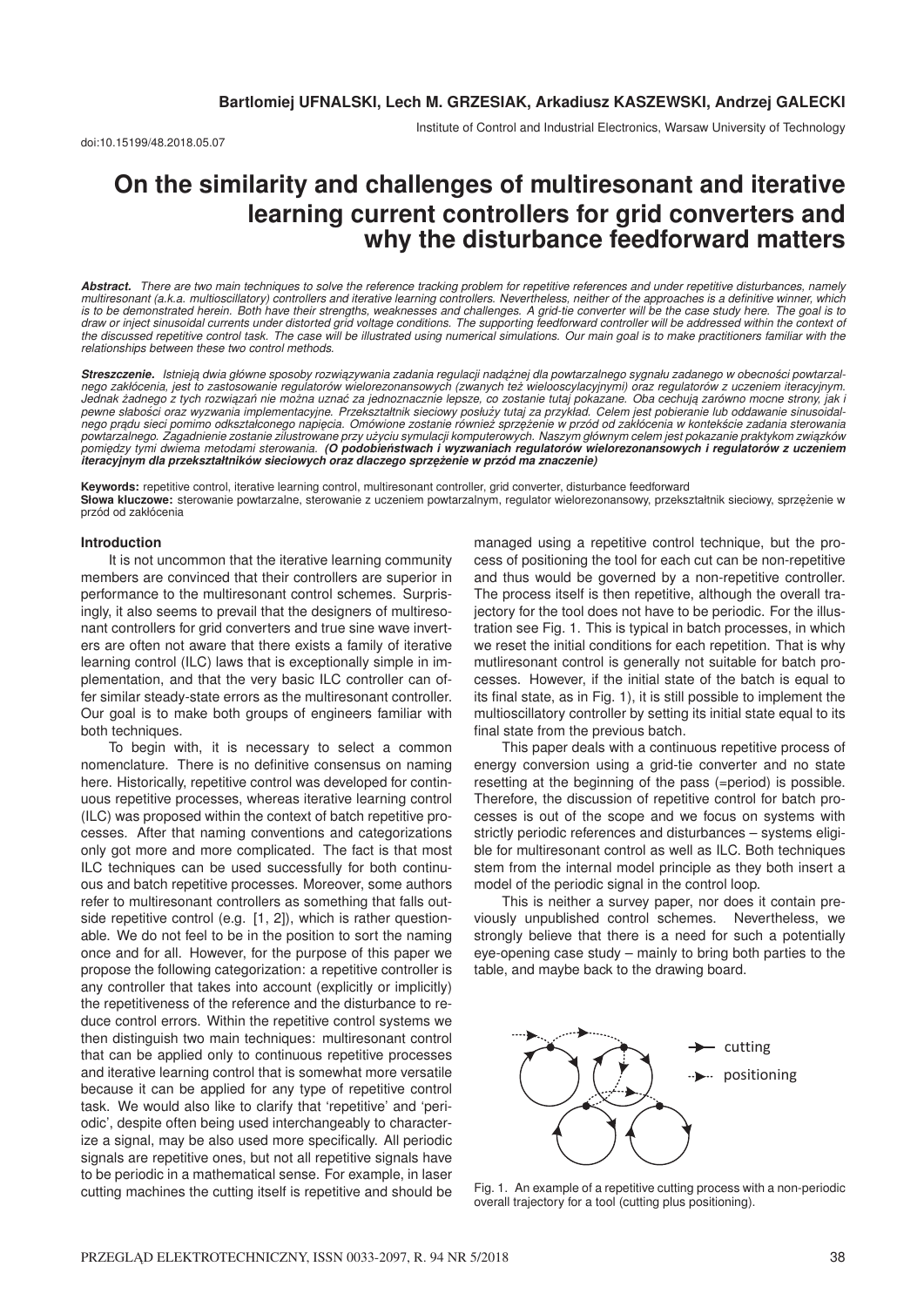

Fig. 2. A closed-loop control system.

#### **Internal model principle**

The internal model principle (IMP) is probably one of the most important concepts regarding tracking control systems, yet surprisingly it often remains obscure to many practitioners. For the sake of brevity, we are not going to retell herein the whole theory for SISO and MIMO control systems. For more details please refer e.g. to [3, 4, 5] or handouts [6, 7]. Nevertheless, to make the paper more complete, a simplified analysis for an SISO system is presented, which is mostly based on [6].

Let us consider the feedback control system depicted in Fig. 2 and denote numerators and denominators as follows

(1) 
$$
R(s) = \frac{N_r(s)}{D_r(s)}
$$

$$
(2) \tGc(s) = \frac{N_c(s)}{D_c(s)}
$$

(3) 
$$
G_p(s) = \frac{N_p(s)}{D_p(s)},
$$

where subscripts  $\bullet_r$ ,  $\bullet_c$  and  $\bullet_p$  indicate the reference, the controller and the plant, respectively. The purpose of the controller is twofold. First, it has to provide stability of the closedloop system. Second, it should regulate the output  $y(t)$  in a specified manner to meet the required performance. If the objective is to force control error  $e(t)$  to decay asymptotically towards zero

(4) 
$$
\lim_{t \to \infty} e(t) = \lim_{s \to 0} sE(s) = 0,
$$

the poles of  $E(s)$  have to be in the open left half plane, i.e.  $\Re(s) < 0$ . Writing down the equation for the summation node in Fig. 2, we get

(5) 
$$
E(s) = R(s) - E(s)G_c(s)G_p(s) ,
$$

which in turn gives

(6) 
$$
E(s) = \frac{1}{1 + G_c(s)G_p(s)}R(s) .
$$

Substituting (1)–(3), we produce the transfer function

(7) 
$$
E(s) = \frac{D_c(s)D_p(s)}{D_c(s)D_p(s) + N_c(s)N_p(s)} \frac{N_r(s)}{D_r(s)}
$$

Now let us assume that the condition (4) has to be met for the reference signal  $r(t)$  whose Laplace transform has poles in the closed right half plane, i.e.  $\Re(s) \ge 0$ . This is the case of periodic signals, for which  $\Re(s) = 0$ . Obviously, designing the controller only for asymptomatic stability of the closed loop-loop system, by placing the closed-loop poles of

.

(8) 
$$
P_{cl}(s) = D_c(s)D_p(s) + N_c(s)N_p(s)
$$

in the open left half plane, does not guarantee zero steady state errors under  $D_r(s)$  with roots in the closed right half plane. This is because these roots are also the poles of (7). The only possibility to draw control errors towards zero



Fig. 3. An oscillatory element.

is then to cancel these poles using roots of  $D_c(s)D_n(s)$ . If some of these poles are not naturally present in the plant itself  $(D_n(s))$ , they have to be introduced in the controller  $(D<sub>c</sub>(s))$ . The design workflow is then as follows:

1) decide on your reference signal shape, i.e. assume a specific  $D<sub>x</sub>(s)$ , also known as the generating polynomial;

2) identify roots of  $D_n(s)$ ;

3) if a minimalistic structure of a controller is expected, design its structure to have  $D<sub>c</sub>(s)$  that introduces all the roots of  $D_r(s)$  not present in  $D_n(s)$ , i.e. build the missing part of the generating polynomial into the controller;

4) design gains of the controller appropriately to move all the roots of the closed-loop characteristic polynomial (8) into the open left half plane.

It should be noted that the IMP lets you design the structure of the controller, which is the step prior to the tuning procedure.

Summarizing this section, the internal model principle is indispensable in determining the minimal structure of the controller required to get zero tracking errors for a given reference signal. Under  $R(s)$  having the poles in the closed right half plane,  $\lim_{t\to\infty}e(t)=0$  can be expected if and only if  $D_r(s)$  is a factor of the open-loop characteristic polynomial  $D_c(s)D_p(s)$ , i.e., there exists such an  $O(s)$  that  $D_c(s)D_n(s) = D_r(s)O(s)$ , and obviously all the closedloop poles are in the open left half plane. The resulting controller provides

(9) 
$$
E(s) = \frac{O(s)N_r(s)}{D_c(s)D_p(s) + N_c(s)N_p(s)},
$$

which allows the control error to decay asymptotically towards zero as all the poles of (9) are in the open left half plane. Similar analyses can be done for input and output disturbances [7], and their results lead to a more general formulation of the internal model principle: if an input disturbance or a reference have  $D(s)$  as the generating polynomial, the controller that introduces the missing part of the generating polynomial into the open-loop system can asymptotically reject the effect of disturbance and cause the output to track the reference.

It is worth noticing at this point that the IMP can be used explicitly as described above to determine the structure of the controller using a generating polynomial, as well as implicitly to introduce an internal model of the reference or disturbance signals in forms other than generating polynomials. Such implicit models of signals are constructed iteratively in the classic iterative learning controllers [8, 9], as well as in the dynamic optimization based ones [10, 11, 12, 13]. The former ones are to be compared here in computer simulations to the explicit multiresonant ones.

#### **Model of the input using resonant/oscillatory elements**

If the grid voltage is symmetrical and not distorted, it is enough to implement PI current controllers in the rotating  $dq$ reference frame aligned with the grid voltage space vector to track sinusoidal reference currents. This is because the dand  $q$ -component are constant in the steady state, and integration (I) constitutes the model of a constant signal. How-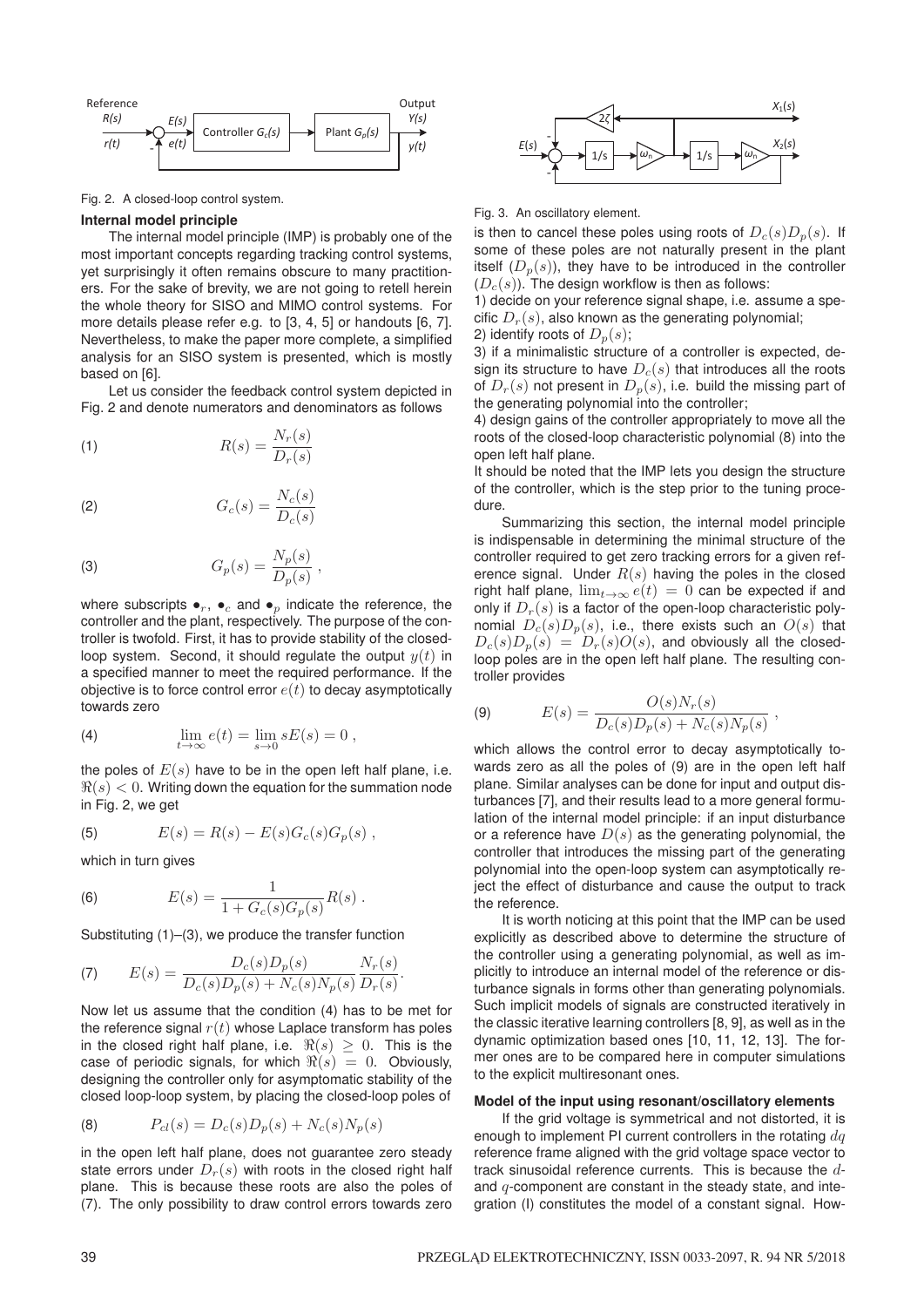

Fig. 4. A comparison of Bode plots for  $G_1(s)$  [on the top] and  $G_2(s)$ , assuming  $\omega_n = 1$  and  $\zeta = 0.1$ .

ever, for a distorted grid voltage containing higher harmonics, being a disturbance to the system, it is no longer possible to track sinusoidal reference current, unless a model of the disturbance is included in the controller. One of the techniques to tackle this is to introduce oscillatory elements to the controller. An oscillatory element shown in Fig. 3 has two state variables

(10) 
$$
G_1(s) = \frac{X_1(s)}{E(s)} = \frac{\omega_n s}{s^2 + 2\zeta \omega_n s + \omega_n^2}
$$

and

(11) 
$$
G_2(s) = \frac{X_2(s)}{E(s)} = \frac{\omega_n^2}{s^2 + 2\zeta\omega_n s + \omega_n^2},
$$

where  $\zeta$  is the damping ratio and  $\omega_n$  is the natural frequency (precisely: angular frequency or pulsatance) of a harmonic oscillator. To achieve a theoretically perfect tracking of a given harmonics it is required to set  $\zeta = 0$ . However, for most applications this is impractical. It should be noted that the amplitudes of both state variables  $x_1$  and  $x_2$  grow into infinity if the pulsatance  $\omega_n$  cannot be totally eliminated from the control error, e.g. due to the limitations on the actuator or plant side. That is why some degree of damping is recommended. This damping does not have to be constant – it is common practice to vary it according to the state of the actuator (in our case the converter), and increase it if the actuator saturates [14].

If the oscillator is used as a part of an augmented fullstate feedback controller, both state variables  $x_1$  and  $x_2$  are naturally taken as feedback variables. However, if one of the variables is to be chosen for e.g. a proportional-resonant (PR) controller (not of a full-state type),  $x_1$  should be used. This can be clearly read from Fig. 4:  $G_1(s)$  is a bandpass filter, whereas  $G_2(s)$  is a second order low-pass filter. Both of them have the same bump at  $\omega_n$ , but the latter is not selective. This selectiveness of the former filter is highly desired, especially if expert/heuristic tuning methods are to be involved.



Fig. 5. The influence of pre-warping for  $\frac{8.33}{2\pi}$  Hz sampling [on the top] and for the two times faster sampling (the expected resonant frequency at 1 rad/s).

By discretizing  $G_1(s)$  using e.g. the bilinear transform (Tustin's method), we shift the resonant frequency. This effect is not significant if the natural frequency of the oscillatory element is far from the sampling frequency. However, it is good practice to always correct for this effect, as this is done offline and does not increase the complexity of the controller itself. The procedure is called pre-warping the filter design. The resonant frequency matching for bilinear transform is achieved by shifting the  $\omega_n$  for the continuous-time domain transfer function before discretization. The formula is

(12) 
$$
\omega_n = \frac{2}{T_s} \tan(\omega_d \frac{T_s}{2}),
$$

and then we proceed with the regular bilinear transform substituting

(13) 
$$
s \leftarrow \frac{T_s}{2} \frac{1 - z^{-1}}{1 + z^{-1}},
$$

where  $T_s$  is the sampling time and  $\omega_d$  is the desired resonant frequency for the discrete oscillator. For more details please see [15, 16]. The effect of pre-warping is illustrated in Fig. 5. Obviously, the mismatch increases along with the increasing resonant frequency of the oscillatory element in respect to the sampling frequency. If the Nyquist frequency and the resonant frequency are more than one decade apart, the improvement is rather negligible for most control systems. However, if they are closer than one decade, pre-warping should be employed to get the most from the oscillatory controller. And as already mentioned, pre-warping costs us nothing in terms of real-time implementation, therefore it is always better to perform it – regardless of the placement of the resonant frequency in respect to the Nyquist frequency.

To facilitate the comparison presented two sections forward, it should be noted that introducing a delay to (10) or (11) does not change their ability to generate a sinusoidal signal. Also, a negative gain does not render the element impractical, as the overall phase is the key point here – not just a sign. For example, negative gains for oscillatory terms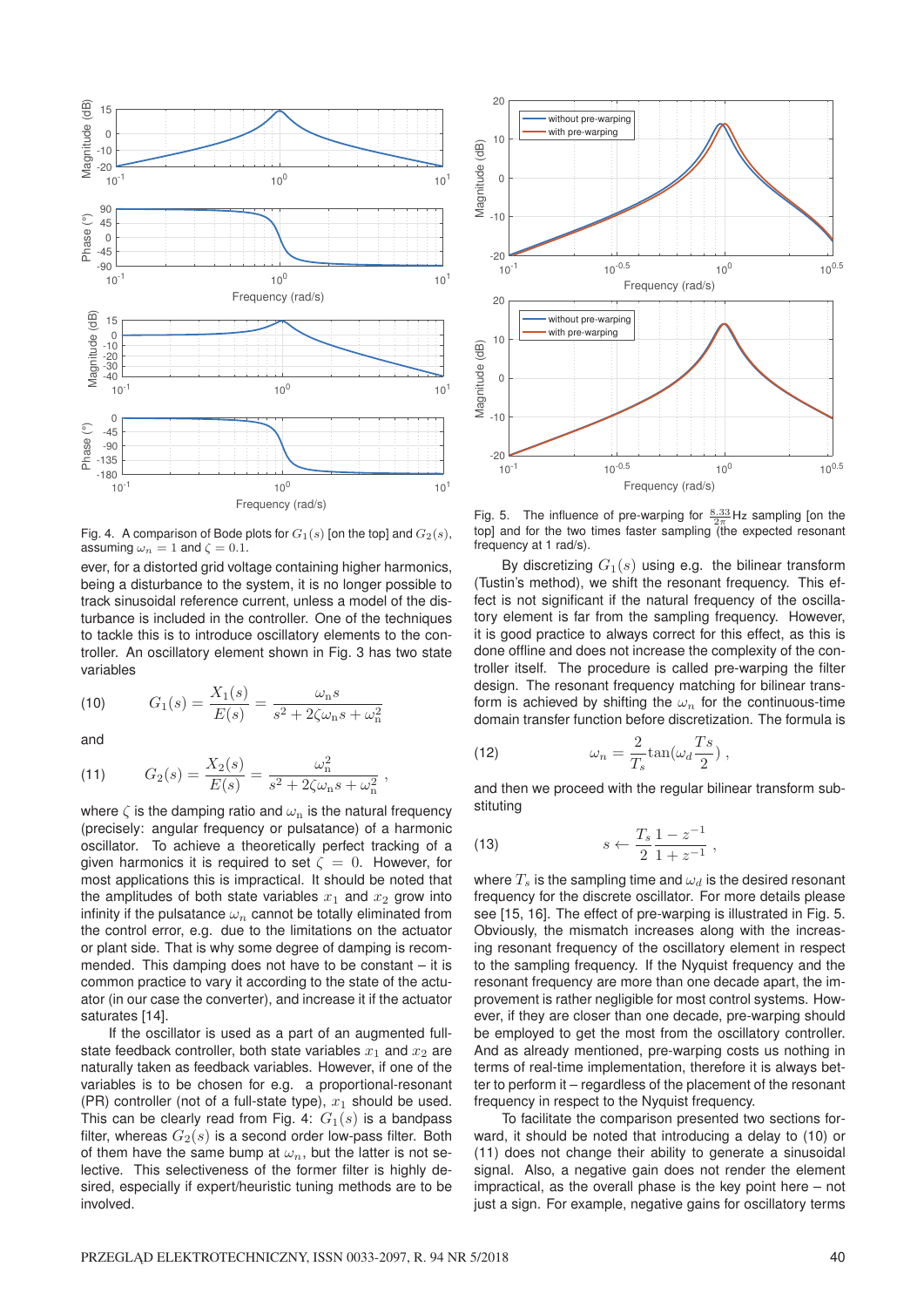

Fig. 6. A universal periodic signal generator.

are common when an LQR is used to tune the controller. The exemplary resulting sinusoidal waveform generators, such as

(14) 
$$
G_3(s) = G_1(s)e^{-s\frac{2\pi}{\omega_n}}
$$

or

(15) 
$$
G_4(s) = -G_1(s)e^{-s\frac{\pi}{\omega_n}},
$$

could be used as a replacement for  $G_1(s)$ . Obviously, we do not introduce additional half-cycle or full-cycle delays to the oscillatory term in a regular resonant controller. This would hamper the innate ability of an oscillatory controller to correct the control signal without the necessity to wait an entire pass (=period of the reference signal). However, we will use them as viable alternatives while demonstrating similarities to the ILC.

## **Model of the input using a universal periodic signal generator**

Another approach to creating an internal model of the repetitive signal is to use the universal periodic signal generator shown in Fig. 6. Its transfer function is as follows

(16) 
$$
G_5(s) = \frac{1}{e^{sT} - (1 - \gamma)},
$$

where T is the period of the reference signal and  $\gamma$  is the forgetting factor. Note that for  $\gamma = 0$  this system simply integrates in the pass to pass direction. Its discrete representation is as follows

(17) 
$$
x(k,p) = (1 - \gamma)x(k-1,p) + e(k-1,p),
$$

where  $k$  is the pass index and  $p$  is the sample number along the pass.

## **Are they equivalent or just similar?**

Let us start from the definition of the hyperbolic sinus

(18) 
$$
\sinh(\frac{sT}{2}) \triangleq \frac{e^{\frac{sT}{2}} - e^{\frac{-sT}{2}}}{2} = \frac{e^{sT} - 1}{2e^{\frac{sT}{2}}}
$$

and an infinite product representation of the hyperbolic sinus [17]

(19) 
$$
\sinh(\frac{sT}{2}) = \frac{sT}{2} \prod_{n=1}^{\infty} \left( 1 + \left( \frac{sT}{2\pi n} \right)^2 \right).
$$

Now, let us assume that we have an integral-multiresonant controller  $C_1(s)$  to introduce an internal model of any periodic signal

(20) 
$$
C_1(s) = \frac{k_0}{s} + \sum_{n=1}^{\infty} \frac{k_n s}{\left(\frac{s}{n\omega_1}\right)^2 + 1},
$$

where  $\omega_1 = \frac{2\pi}{T}$  is the fundamental pulsatance. Its generating polynomial is as follows (21)

$$
D_1(s) = s \prod_{n=1}^{\infty} \left( \left( \frac{s}{n\omega_1} \right)^2 + 1 \right) = s \prod_{n=1}^{\infty} \left( \left( \frac{s}{2\pi n} \right)^2 + 1 \right)
$$



Fig. 7. The step response of (23).

Whereas a controller based on the universal signal generator (16), assuming  $\gamma = 0$  and taking into account (18) and (19), can be rewritten in the form of

(22) 
$$
C_2(s) = k_{\rm RC} G_5(s) \stackrel{\gamma=0}{=} \frac{k_{\rm RC} \frac{1}{T} e^{-\frac{sT}{2}}}{s \prod_{n=1}^{\infty} \left( \left( \frac{sT}{2\pi n} \right)^2 + 1 \right)}.
$$

A similar analysis has been proposed in [18]. The authors additionally assumed that the multiresonant controller  $C_1(s)$ is tuned specifically to mimic the ILC controller  $C_2(s)$ . This seems to be impractical, because the computational burden imposed by the multioscillatory controller is significantly higher than the one imposed by the ILC algorithm. These controllers are clearly not equivalent, because there are different degrees of freedom of the tuning procedure:  $k_0$ ,  $k_1$ ,  $\ldots$ ,  $k_n$  for the multioscillatory controller and just a single gain  $k_{\rm RC}$  for the alternative iterative learning controller. Nevertheless, both of them introduce exactly the same generating polynomials in the continuous time domain. Thus, both of them fall into the same category of solutions derived (whether deliberately or unintentionally) within the same frame of IMP.

The ILC controller besed on the universal signal generator from Fig. 6 introduces an innate delay of one reference and/or disturbance signal period. This delay might seem to be halved in (22), but obviously they have to be equivalent as (22) is equivalent to (16) for  $\gamma = 0$ . Note that the 'missing' half-cycle delay is introduced by the infinite product in (22). The step response of

(23) 
$$
G_6(s) = \frac{1}{s \prod_{n=1}^{25} \left( \left( \frac{s}{2\pi n} \right)^2 + 1 \right)}
$$

is shown in Fig. 7.

.

As demonstrated, in their basic form both controllers (the multiresonant one and the ILC) introduce exactly the same generating polynomials and therefore suffer from exactly the same unlimited control signal growth if the selected harmonics cannot be suppressed to zero in the control error. To make both controllers more robust, damping is necessary. A simple forgetting as in (16) is similar to keeping constant damping for all frequencies. This is illustrated in Fig. 8 and Fig. 9. Forgetting in the ILC does not have to be equal for all frequencies. It is common practice to design a problem-specific digital filter  $Q(z)$  to introduce a frequency-dependent forgetting. The resulting control law is

(24) 
$$
x(k,p) = Q(z)x(k-1,p) + k_{\text{RC}}e(k-1,p).
$$

Similar behaviour can be achieved in the multioscillatory controller by selecting a different  $\zeta$  and different gains  $k_n$  for each oscillator. This is illustrated in Fig. 10, Fig. 11 and Fig. 12. This means that the flexibility of the multioscillatory controller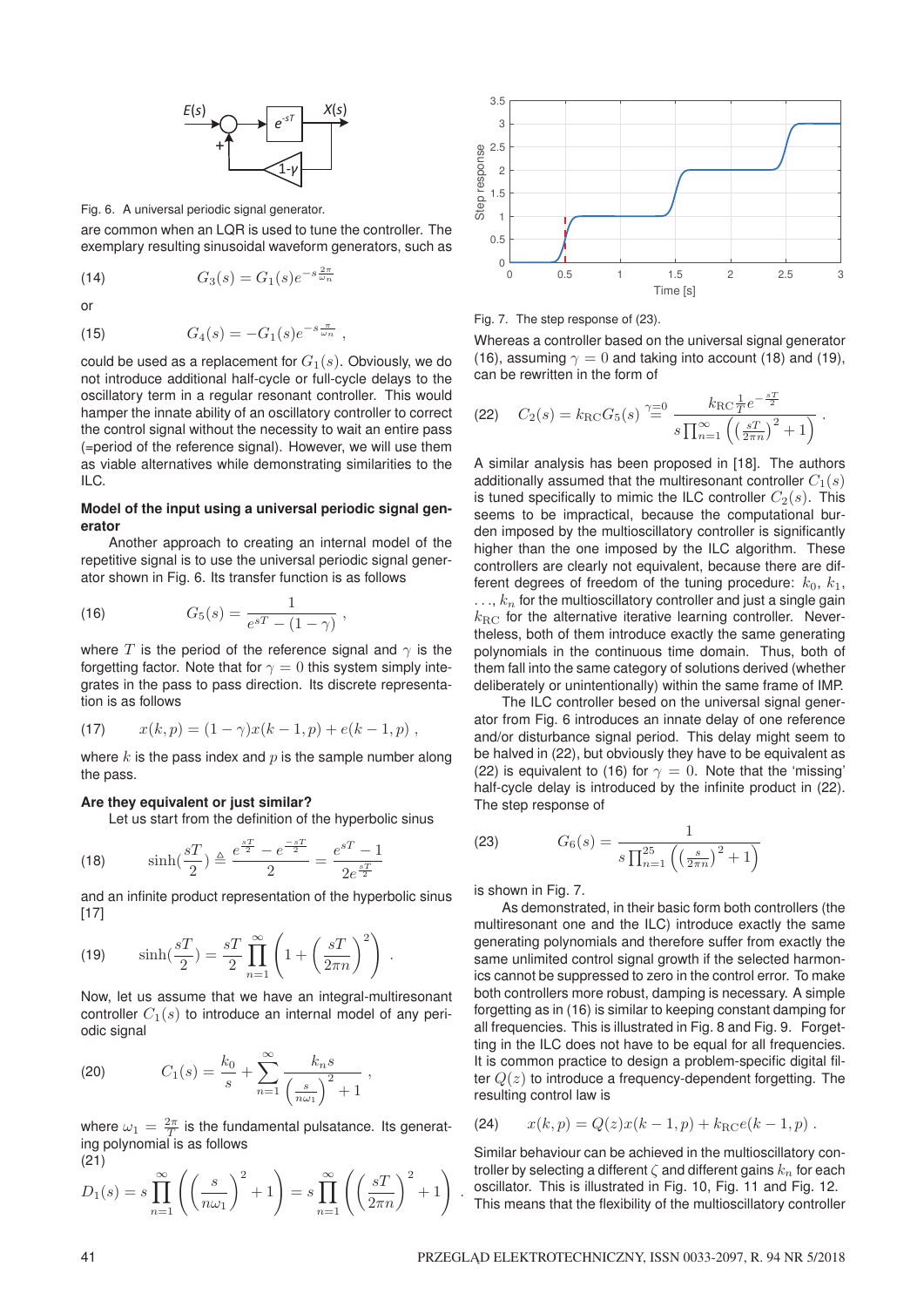

Fig. 8. Frequency characteristics for different values of  $\gamma$  in the ILC.



Fig. 9. Frequency characteristics for different values of  $\zeta$  in the multioscillatory controller.



Fig. 10. Frequency characteristics for different filters  $Q(z)$  in the ILC.



Fig. 11. Frequency characteristics for different variable  $\zeta$  in the multioscillatory controller (here  $\zeta$  is assumed to be proportional to the resonant frequency).

coming from the possibility of selecting individual gains and damping ratios for each oscillatory term is also present in the ILC in the form of the  $Q(z)$  filter, which can be freely designed to get a desired frequency response. Our observation is that designing individual gains and damping ratios in the multioscillatory controller is usually equally cumbersome as designing the characteristics of the  $Q(z)$  filter. In our opinion none of the approaches can be called a definite winner in



Fig. 12. Frequency characteristics for different variable  $k_n$  in the multioscillatory controller (off-the-cuff functions indicated in the legend box).

Table 1. Selected parameters of the grid-tie converter

| Parameter         | Value               |  |
|-------------------|---------------------|--|
| Nominal power     | 250 kVA             |  |
| DC link voltage   | 500 V               |  |
| Filter inductance | 120 µH              |  |
| Filter resistance | $4 \text{ m}\Omega$ |  |

this regard. However, there is one clear distinction between these two approaches  $-$  the delay. The ILC controller (22) has the intrinsic delay of one period of the fundamental frequency, and this delay cannot be shaped during the design procedure. On the other hand, the multioscillatory controller (20) introduces zeros and the control signal is modified instantaneously, i.e. after one sample period. In this respect, we tend to believe that the multioscillatory controller may be more beneficial in selected applications.

#### **Periodic disturbance rejection in a grid-tie converter**

Both controllers have been tested in a grid-tie converter shown in Fig. 13 of key parameters collated in Tab. 1.

The test scenario assumes introducing significant distortion in the grid voltage – the ideal sinusoidal grid voltage is instantaneously changed into a trapezoidal one, of a harmonic content shown in Fig. 14, and then relaxed back to the sinusoidal one. The control algorithm includes a phase lock loop (PLL) to track the phase of the fundamental component of the distorted three-phase grid voltage. The original 'PLL (3ph)' block available in MATLAB has been used without any modifications. The shape of the grid current under distorted conditions if no repetitive control is switched on, i.e. only the PI controllers are on and the DFF is deactivated, is shown in Fig. 15. Steady-state grid currents for multioscillatory controllers (6th, 12th, 18th harmonics and  $\zeta = 0.01$ ) are juxtaposed in Fig. 16 with the grid currents shaped by the iterative learning controller ( $\gamma = 0.01$ ). The corresponding transient states are shown in Fig. 17. The evolution of the MSE (mean square error calculated over the entire period of the reference current) is shown in Fig. 18. Regarding the selection of the resonant frequencies for this experiment, it should be mentioned that e.g. the 5th harmonic (negative sequence) and the 7th harmonic (positive sequence) both transform into the 6th harmonic in the rotating reference frame aligned with the fundamental harmonic.

In this particular comparison, it might seem that the multioscillatory controller (MOSC) is superior. However, it has to be noted that both controllers are tuned by guessing and checking here. Therefore, this might rather suggest that the MOSC is easier to handle by guessing and checking and indeed this is our impression. It was also observed that assuming the goal of comparative steady states for both con-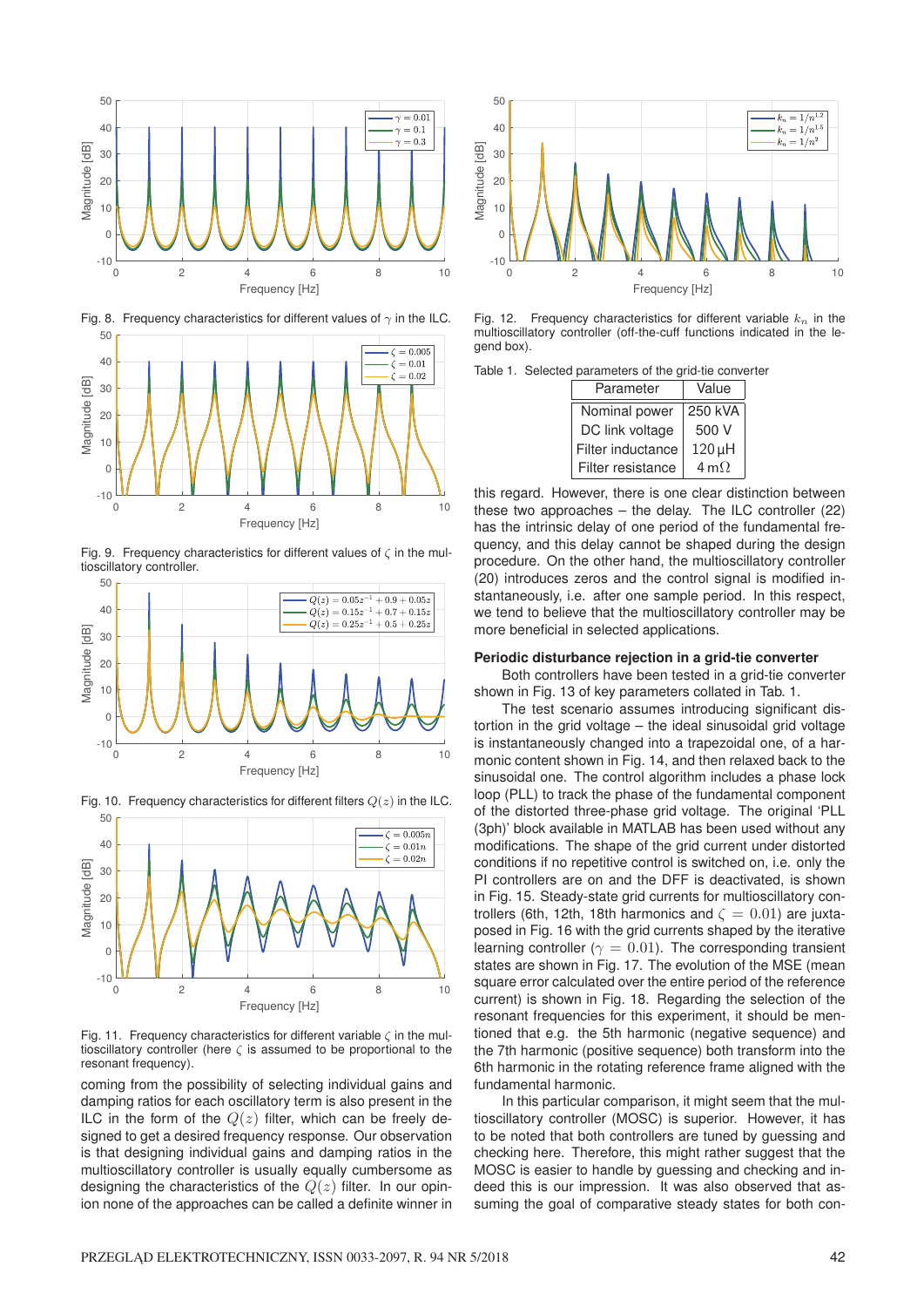

Fig. 13. The topology of the current control system.

trollers, we tended to run into numerical problems earlier in the case of the MOSC. This is related to the problematic oscillatory element implementation near the Nyquist frequency. The control signal may be corrected faster in an MOSC based system, yet this comes at the expense of greater sensitivity of the performance to the controller discretization process.

Let us summarize our observations in Tab. 2. The proposed ratings should be regarded as some kind of soft guidelines. One should not interpret them as definite ones.

## **Periodic disturbance feedforward in the context of repetitive control**

There is a notion among repetitive control practitioners, especially prevalent among ILC engineers, that a successful control law should focus on IMP. This is true, but only partially. It should be noted that a more logical design flow is one that starts from a feedforward controller(s), which is (are) then augmented using a feedback controller. The feedback controller is there only to compensate for all the uncertainties.

In the case of the grid-tie converter, theoretically it is possible to design an ideal disturbance feedforward (DFF) path, and its synthesis requires the knowledge of only one state variable, namely the DC link voltage, and the grid voltage, as in

$$
(25) \t v_d = Ri_d + L\frac{di_d}{dt} - \omega_1 Li_q + v_{cd}
$$

$$
(26) \t v_q = Ri_q + L\frac{\mathrm{d}i_q}{\mathrm{d}t} + \omega_1 Li_d + v_{cq} ,
$$

where:  $[v_d, v_q]$  is the grid voltage,  $[v_{cd}, v_{cq}]$  is the converter voltage and and  $\omega_1$  denotes the angular speed of the reference frame equal to the fundamental grid angular frequency. Both of them are already measured in the system: the grid voltages to facilitate a PLL, which is needed to orient the reference frame, and the DC link voltage to implement a DC-link voltage control loop. To get sinusoidal grid currents it is enough to add the measured grid voltage (i.e. the disturbance), scaled using a DC-link voltage value, to the converter control signal, as in

(27) 
$$
v_{cd}^{\text{ref}} = \underbrace{v_d}_{\text{DFF}} - \underbrace{(R i_d + L \frac{di_d}{dt})}_{\text{PI}} + \underbrace{\omega_1 L i_q}_{\text{decoupling network}}
$$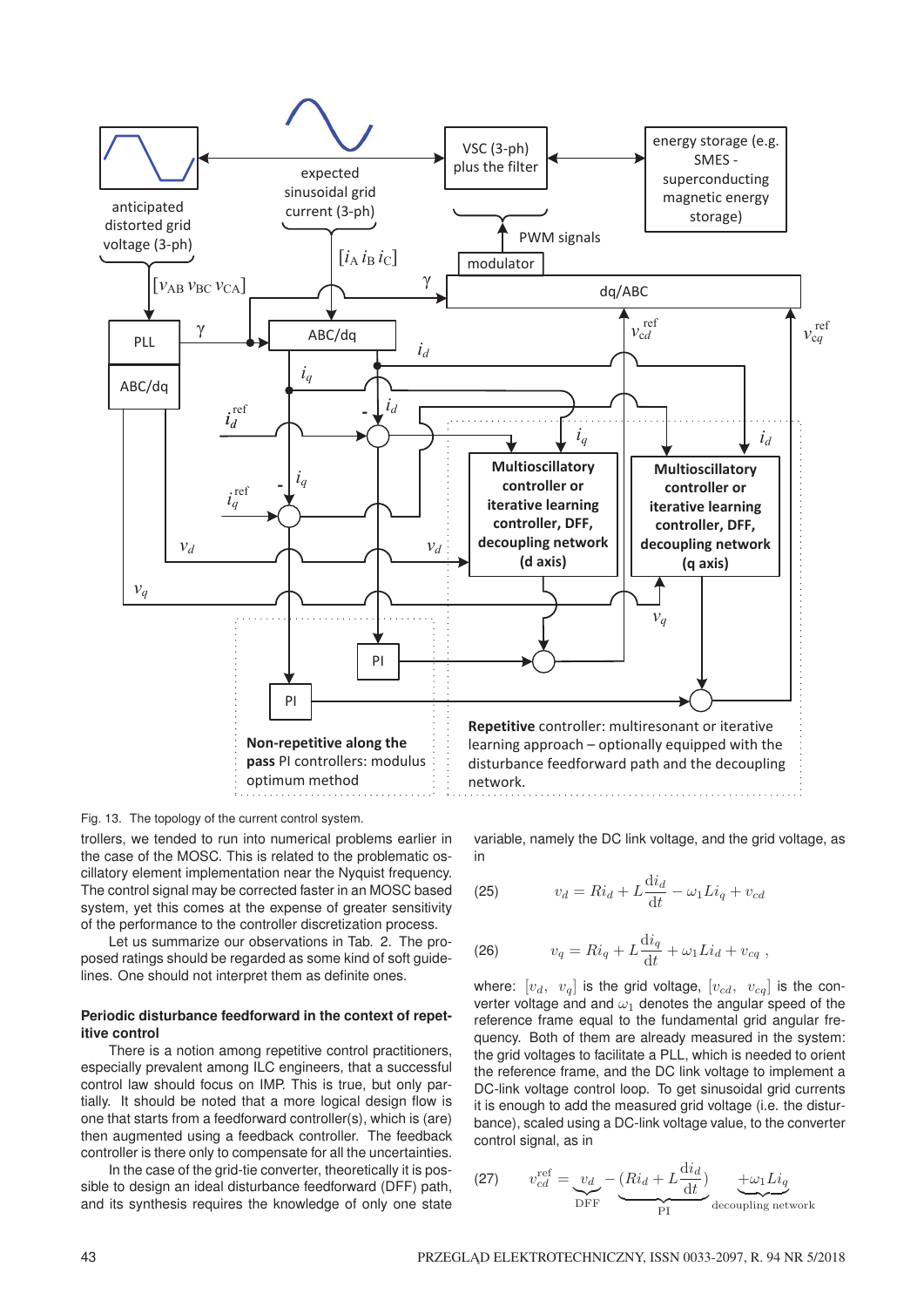Table 2. Comparison of ILC and MOSC

| Controller<br>Feature            | ILC with $\gamma$               | ILC with $Q(z)$                 |                   | MOSC (a few of terms)   MOSC (many of terms) |
|----------------------------------|---------------------------------|---------------------------------|-------------------|----------------------------------------------|
| computational burden             | low                             | medium                          | high              | very high                                    |
| memory burden                    | medium                          | medium                          | low               | low                                          |
| analytical tuning                | cumbersome                      | non-existent                    | challenging       | very challenging                             |
| expert tuning                    | easy                            | challenging                     | practical         | challenging                                  |
| responsiveness                   | low                             | low                             | high              | high                                         |
| speed vs. robustness             | poor                            | poor                            | good              | good                                         |
| robustness to grid freq. fluct.  | very poor*                      | very poor*                      | $good^{\dagger}$  | $good^{\dagger}$                             |
| sensitivity to delays            | easy to compensate <sup>‡</sup> | easy to compensate <sup>‡</sup> | poor <sup>§</sup> | very poor <sup>§</sup>                       |
| recognition in robotics          | high                            | high                            | low               | low                                          |
| recognition in power electronics | low                             | low                             | high              | high                                         |

∗ unless an additional adaptive fractional delay filter is implemented, which has already been demonstrated in the case of grid converters [2, 19, 20, 21, 22];

† very good if the oscillatory terms are of an adaptive type, which is fairly easy to achieve because the grid frequency is already available thanks to the PLL;

<sup>‡</sup> by modifying (24) into  $x(k, p) = Q(z)x(k-1, p) + k_{\text{RC}}e(k-1, p+p_0)$  and setting a proper value of  $p_0$  [2, 19];

 $§$  unless oscillatory terms are individually modified to obtain the phase lead [23, 16, 24] (with corrections in [25]).



Fig. 14. A distorted grid voltage and its harmonic content (scaling: relative, linear).



Fig. 15. Grid current under non-repetitive control.



This DFF is already present in most practical solutions of grid



Fig. 16. A steady-state grid current under ILC (with  $Q(z)$  =  $0.25z + 0.5 + 0.25z^{-1}$ ) and MOSC (with  $6^{th}$ ,  $12^{th}$  and  $18^{th}$  harmonics cancellation) comparison.

converters – it is needed to synchronise converter voltage with the grid voltage before switching on the current controllers to avoid an initial current surge. If no DFF is implemented, the measured grid voltage represented in the  $dq$  reference frame has to be used to determine the initial conditions for integrators in the PI controllers shown in Fig. 13. The theoretical full DFF for this converter is of a static form, i.e. it does not require any dynamical internal model to be implemented to fully reject the disturbance (here the distorted grid voltage) and totally eliminate any transient states related to this disturbance. This is illustrated in Fig. 19.

Unfortunately, any practical digital implementation of this DFF is bound to introduce a delay of at least one sample time period and this renders the disturbance rejection partial only (see Fig. 19). That is why it is necessary to support the DFF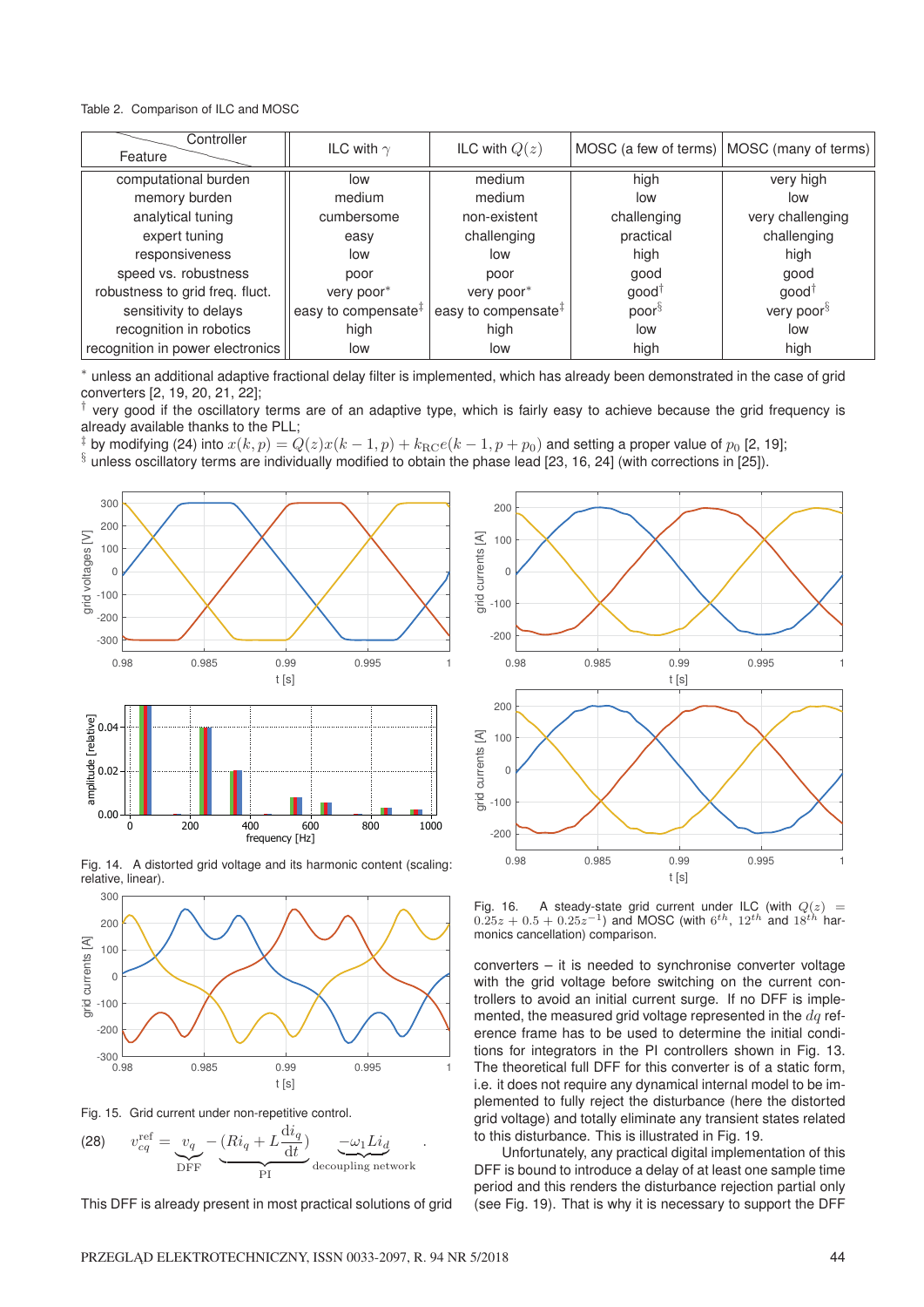

Fig. 17. A transient grid current under ILC and MOSC comparison.



Fig. 18. RMSE evolution under ILC and MOSC comparison showing the typically slower responsiveness of the ILC system.



Fig. 19. A transient grid current under DFF, delayed DFF and delayed DFF with MOSC comparison (also to be compared with no DFF scenario in Fig. 17).

with e.g. an MOSC in order to achieve an undistorted current in the steady state (see Fig. 19), i.e. to have (29)

$$
v_{cd}^{\text{ref}} = \underbrace{v_{d}^{\text{delayed}}}_{\text{partial DFF}} - \underbrace{(v_{d}^{\prime} + Ri_{d} + L \frac{di_{d}}{dt})}_{\text{PI+MOSC}} + \underbrace{+ \omega_{1} Li_{q}}_{\text{decoupling network}}
$$

(30)

$$
v_{cq}^{\text{ref}} = \underbrace{v_q^{\text{delayed}}}_{\text{partial DFF}} - \underbrace{(v_q' + Ri_q + L\frac{di_q}{dt})}_{\text{PI+MOSC}} \underbrace{-\omega_1 Li_d}_{\text{decoupling network}},
$$

where

$$
v_d' = v_d^{\text{delayed}} - v_d
$$